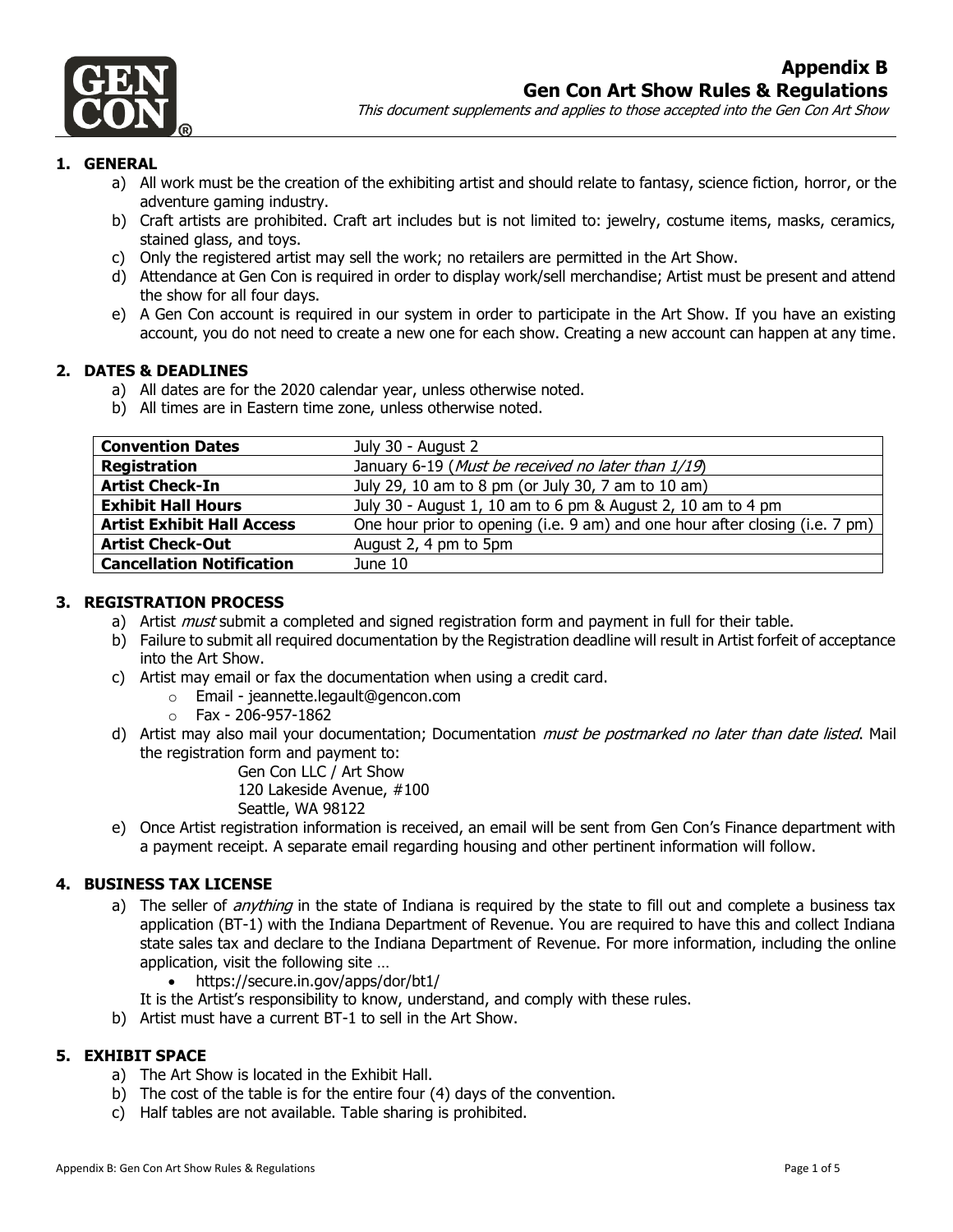# **A. Equipment Provided:**

- a) Exhibiting space includes: One skirted table, two chairs, one wastebasket and the appropriate number of display panels behind the table.
- b) Table sizes are: 23" wide; Two-panel tables are 6' long; Four-panel tables are 8' long.
- c) Panels measure 38.5" wide by 6' high and are carpeted. Refer to [www.propanels.com/](http://www.propanels.com/)panels for complete information on the panels.
- d) Table square footage is as follows: Two-panel table =  $32$  sqft; Four-panel table =  $60$  sqft

## **B. Pricing:**

- Two-panel table: \$490
- Four-panel table: \$655

Price includes two (2) "Exhibitor" badges, one for the Artist and one for an assistant.

### **C. Table & Panel Usage/Operation:**

- a) Only the Artist may sell the work; all art work must be the Artists' own.
- b) Retailers are not permitted to purchase space in the Art Show.
- c) There is a one table per Artist limit.
- d) Tables cannot be shared by multiple Artists. One Artist per table.
- e) Tables are non-transferable; Artist is not permitted to assign, sublet, or share any part of their table/panel space.
- f) Only registered Artists can sell at the Art Show. Only Artists art work can be sold.
- g) Tables cannot be moved or joined together to form a larger footprint or booth type setup.
- h) Art Show exhibiting space is to be used for the sole purpose of selling original illustrative art or prints. Selling games, toys, books, or gaming related material is prohibited.
- i) Handbill distribution is permitted only within your exhibiting space. No materials may be posted on convention walls, fixtures, or furniture.
- j) Artist may not purchase a table for the express purpose of selling "on the spot" drawings.
- k) Artists are required to supply the appropriate hardware with which to hang their work.  $3\frac{1}{2}$ " drapery hooks work well on the panels.
- l) Early Check-Out is prohibited. Attendance for all four (4) days of the Convention in required.
- m) Artists are responsible for providing packaging for art sold. Gen Con does not supply mailing tubes, bubble wrap, boxes, or other such materials.
- n) Gen Con does not supply storage space for non-display materials. Items must be stored within the exhibit space and/or at your hotel. Arrangements can be made onsite to store your items at the Exhibitor Services Center located in the back of the Exhibit Hall for a fee.
- o) Children 16 years and younger are not allowed in the Exhibit Hall during Exhibitor Check-In/Check-Out dates and times.
- p) No one will be allowed into the Exhibit Hall once it has closed for the night. All needed items and valuables must be taken with the Artist before the Exhibit Hall closes each evening.

### **D. Display Restrictions:**

- a) Displays must not exceed 8' in height.
- b) All display items must be between the panels and front edge of table. Display items cannot hang out beyond this footprint.
- c) Additional panels or tables are prohibited.
- d) Tables cannot be moved or joined together to form a larger footprint or booth type setup.
- e) Panel extensions are permitted but must meet the display height restriction. Displays on panel extensions must be one sided; the "back" must remain neat and tidy, and devoid of visible fasteners, etc.
- f) Failure to comply with these restrictions may result in removal from the Art Show.

### **E. Table Staffing:**

- a) Attendance is required by the exhibiting artist.
- b) Artists are responsible for staffing their own tables.
- c) Each Artist purchasing a table may bring an assistant to help.
- d) There is a four (4) person limit to staff a table.
- e) Table must have representation either from the Artist or an artist representative during Exhibit Hall hours.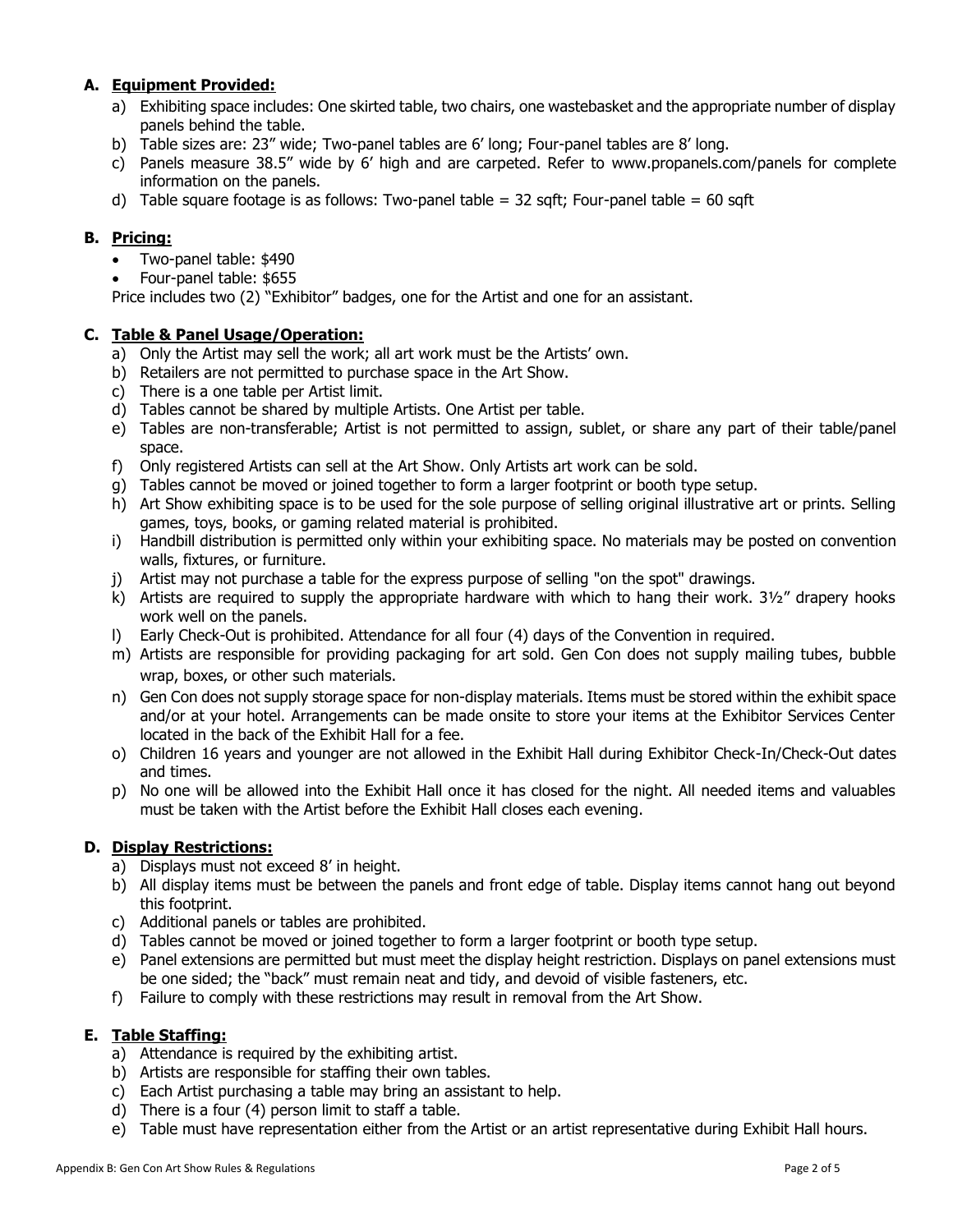f) Badges are required for anyone staffing your table.

# **F. Art Work Subject Matter & Parameters:**

- a) Art work should relate to fantasy, science fiction, or the adventure gaming industry.
- b) Gen Con attracts a large number of people of all ages, please use your best judgment concerning subject matter.
- c) Show Management reserves the right to remove any art work deemed inappropriate (i.e. violent or overtly sexual).

## **G. Shipments:**

- a) An Exhibitor Kit will be provided in the spring with information on shipping. This kit is sent from Fern, our official show decorator.
- b) Gen Con will not accept personal shipments at the convention center. If you need to ship artwork to coincide with your arrival, please contact your hotel or a local UPS/FedEx office to make arrangements. Shipments may also go through our decorator Fern as per details provided in the Exhibitor Kit.
- c) Artists are permitted to carry in their own product to their assigned table only by hand or hand truck. No heavy machinery such as fork lifts will be allowed. If you cannot carry in your own items, you are required to pay for and utilize the labor through Fern.

## **6. INSURANCE** (recommended)

- a) Artist shall maintain general liability insurance in the following minimum amounts:
	- \$2,000,000 General Aggregate, \$1,000,000 Per Occurrence
	- \$1,000,000 Products/Completed Operations
	- \$1,000,000 Personal & Advertising Injury
	- \$300,000 Fire and Property Damage to Leased/Rented Premises
	- \$5,000 Medical Payments
- b) Artist shall maintain worker's compensation insurance meeting statutory minimums as applicable to Artist's organization and commercial automotive insurance meeting facility requirements. All insurance policies must cover the full period Artist occupies of the facility, including installation and dismantle operations.
- c) Artist's general liability policy shall include "Gen Con LLC, and its board of directors, officers, employees and agents" as additional insured parties with respect to the contractual liabilities assumed by Artist in accordance with Gen Con's Artist policies as represented herein.

# **7. CHECK-IN**

# **A. Pre-Show:**

- a) Information about access to a loading dock for move in/out is provided in the Exhibitor Kit.
- b) Artists bringing personal or commercial vehicles onto convention facilities' properties must carry appropriate automobile insurance.

# **B. Onsite:**

- a) Check in at the marshaling yard which is managed by Fern.
- b) Badges are to be picked up at Exhibitor HQ (located outside the Exhibit Hall) during the "Check-In" hours.
- c) Once Artist has gotten their badge, check in with the Art Show Manager at the area HQ.

# **C. Late Arrivals:**

a) Assigned tables will be held until the 12 pm of the first day of the Convention, after that Artist is considered a "no show" and the table will be removed. No refunds will be granted/processed for no shows.

# **8. CANCELLATIONS**

- a) No refunds will be processed without prior written notification.
- b) Cancelled space may be reassigned or resold at Show Management discretion.

# **A. By Artist:**

- a) Cancellations must be received in writing by the Cancellation Notification deadline to receive a 50% refund on the table cost. Cancellations after this date will not receive a refund.
- b) Send cancellation notice to artshow@gencon.com.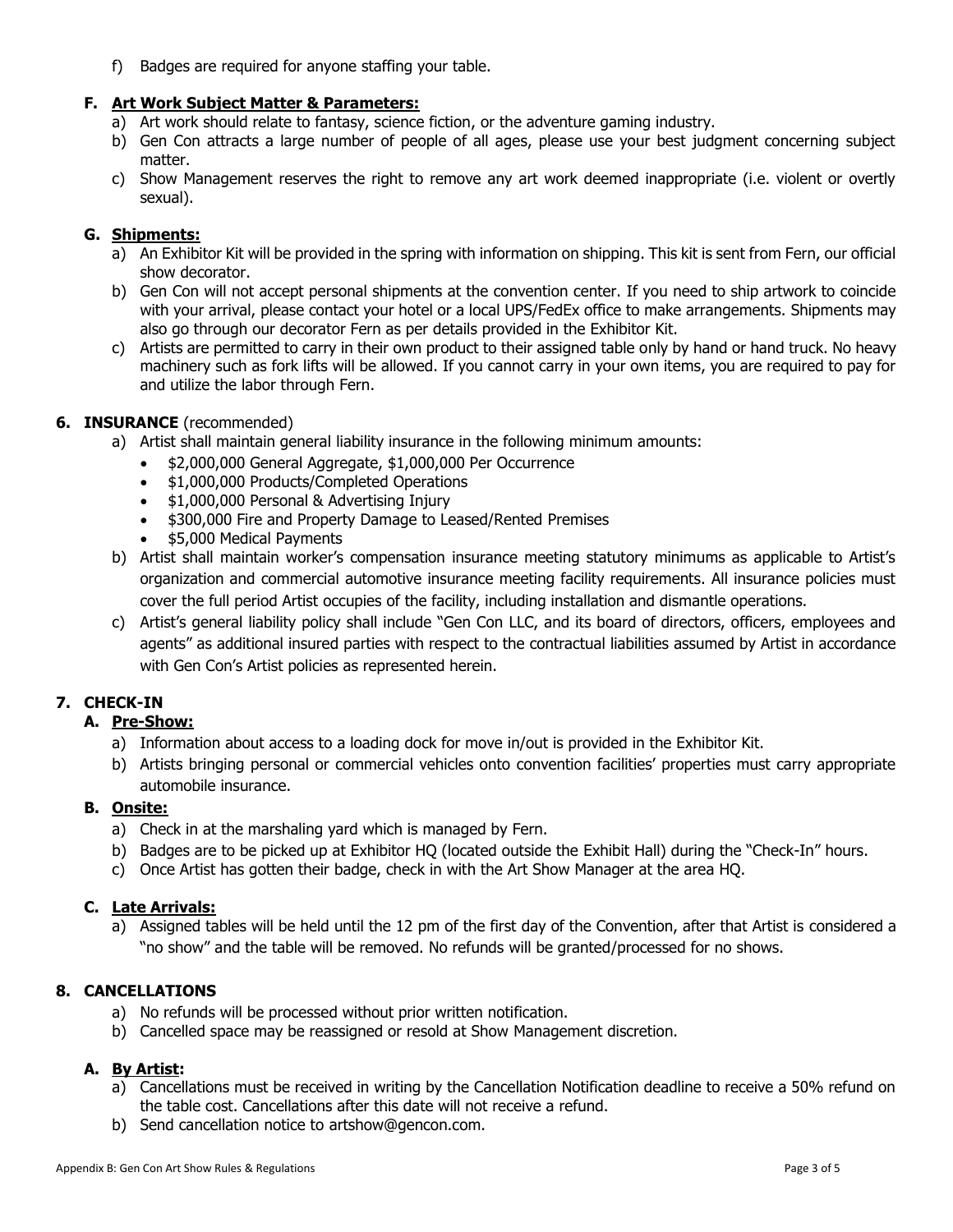- c) Refunds will be processed after written notification is received and/or after the Convention. Funds will be returned in the manner in which they were received. Allow up to one-month for processing.
- **B. By Show Management:** If Artist fails to comply with the payment terms as outlined in this document, or fails to adhere to the rules, regulations and/or policies set forth, Gen Con LLC and/or Show Management reserves the right to cancel the table space without issuance of a refund.

# **9. BADGES**

- a) Badges are required for admittance to Gen Con and must be visible/worn at all times while in the Exhibit Hall, convention center, Lucas Oil Stadium, and surrounding hotels.
- b) Art Show tables receive two (2) complimentary "Exhibitor" badges, one for Artist and one for Artist assistant.
- c) Registered Artists may purchase one (1) additional "Exhibitor" badge. Artist will be able to do this when assigning other badges.
- d) Gen Con has a one badge per person policy. If you assign two badges under the same name, one will automatically be "refunded" without notification. You can re-assign the badge prior to or at the Convention.
- e) Badges are associated to accounts in the Gen Con system, one badge per account. Artist must have an account to receive a badge. Artist assistant(s) must have a separate, individual, unique account(s) in our system as well. Additional badges require separate, individual, unique accounts.
- f) Badges (and accounts) are created through Gen Con's website at www.gencon.com. Artist must register on our website to acquire their badge(s). Gen Con will communicate instructions for use of badge allocation, via email, after acceptance into the Art Show and your registration form and payment has been processed.
- g) Artist is responsible for acquiring their badge through the Gen Con system. It is highly advised to do this prior to the show to avoid long check-in lines at Exhibitor HQ.
- h) Badges will *not* be mailed prior to the Convention; they must be picked up onsite.
- i) Badges are to be picked up at Exhibitor HQ (located outside the Exhibit Hall) during Check-In hours.
- j) Artist badge(s) allows access to the Exhibit Hall, free activities/events, and the ability to purchase event tickets. It allows early/late access to the Exhibit Hall. Additional Artist badges are identical, allowing for the same privileges.

### **10. ADVERTISING**

- a) Gen Con will provide a dedicated Art Show section in our onsite Program Book.
- b) Gen Con will include the Art Show in one of our pre-show email blasts.

### **A. Advertising Release:**

- a) By signing the Art Show Registration Form, you grant Gen Con the right to use your name and images in promotional material for the Convention.
- b) This promotional material includes, the Gen Con website, the onsite Program Book, email blasts, and social media outlets.

### **11. SECURITY & LIABILITY**

- a) Artist is solely responsible for paying all applicable city, county, state, and federal tax on sales and promotional activities at Gen Con.
- b) Show Management will arrange for personnel to control access to the Exhibit Hall but is not responsible for any injury to Artist's agents, servants, employees, or damage to or theft of property from any cause prior to, during, or subsequent to Gen Con. Artist hereby expressly agrees to indemnify and hold harmless Gen Con LLC against any and all claims for such loss, damage, or injury.
- c) Artist is required to insure their own vehicles, exhibits, display materials, merchandise, and personnel. Artist agrees to indemnify, defend, and hold harmless Gen Con LLC against any and all claims for loss, damage, or injury associated with Artist's vehicles, property, personnel, events, and general conduct at the event. In the event that Gen Con LLC or the owners of the convention site are held liable for reasons caused or aggravated by Artist's action or failure to act in any manner whatsoever, said Artists shall reimburse Gen Con LLC and/or the convention-site owners for all costs incurred.
- d) Artist is fully responsible for any loss, damage, or injury to the convention-site owners or personnel resulting from Artists' displays or actions.
- e) Artist is fully responsible for any loss, damage, or injury to Gen Con attendees resulting from Artists' displays or actions.